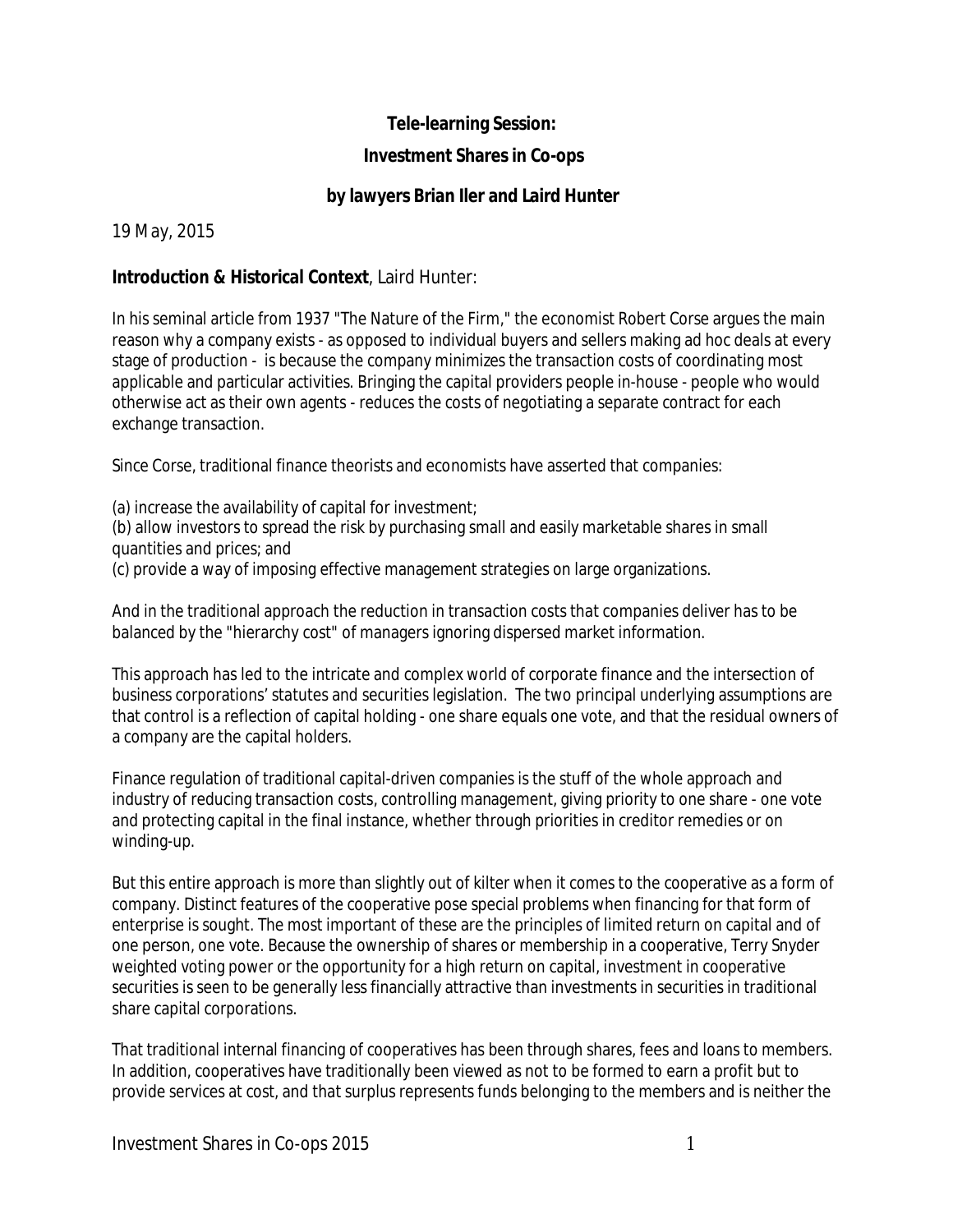income of the cooperative nor available to capital providers. In this respect, retained earnings of cooperatives form an important source of financing of those cooperatives will operate at a profit, in contrast to direct charge cooperatives.

This conception is coupled with one of the fundamental characteristics of a cooperative, and a major distinguishing feature from share capital enterprises, the requirement that any surplus after provision has been made for reserves and dividends as required or authorized is to be distributed to the members in proportion to their patronage to the cooperative. In many instances it should be noted that this allocation does not require that the dividend be actually paid to the members; it may be "allocated, credited or paid" to them. This sets the stage to enable the Cooperative to retain the patronage dividend as a compulsory loan from the members.

Increasingly as cooperatives engage in a broader marketplace, the contrast between the rights and privileges of capital providers in the traditional sense are balanced and measured against the traditional theory of cooperative organization. The range of statutory provisions in the various cooperative statutes in Canada today reflects this tension.

When examining the particular details of this "external financing" in any statutory context, it is well to bear in mind that while in many respects external financing for cooperatives parallels the ordinary business corporation, the nature of the rights and entitlements to provide security by way of traditional corporate means is accommodated against the fundamental bases of cooperative organization – one member one vote and limited return on capital.

Amendments to cooperative legislation in the last 20 years reflect the attempt at this accommodation.

Investing in co-ops is seen as less desirable. This creates a tension, between capital and cooperation.

The co-op approach to financing has to be balanced with 1 member-1 vote and limited return on capital. The various different Acts express this tension. The various different Acts have a continuum of models.

People need to look under their particular Act to see what it says. The PEI Act is 37 pages long; the federal Act is over 200 pages. The others are in between. The details are trying to balance investor rights with membership interests.

Brian's response: the idea of reduced transaction costs in a corporation: dealing with multiple small investments in a co-op: this adds to the transaction costs that we have to carry in a co-op environment. We find this with the Solar Share Co-op. One thing which makes co-op shares less attractive is that we cannot add capital gains tax exemption – which puts co-ops at a huge disadvantage in trying to attract capital.

My comments primarily reflect the Ontario Co-operative Corporations Act; Laird to some degree on Alberta. The legislation in other provinces is different and specific advice from a lawyer familiar with your provincial legislation is essential.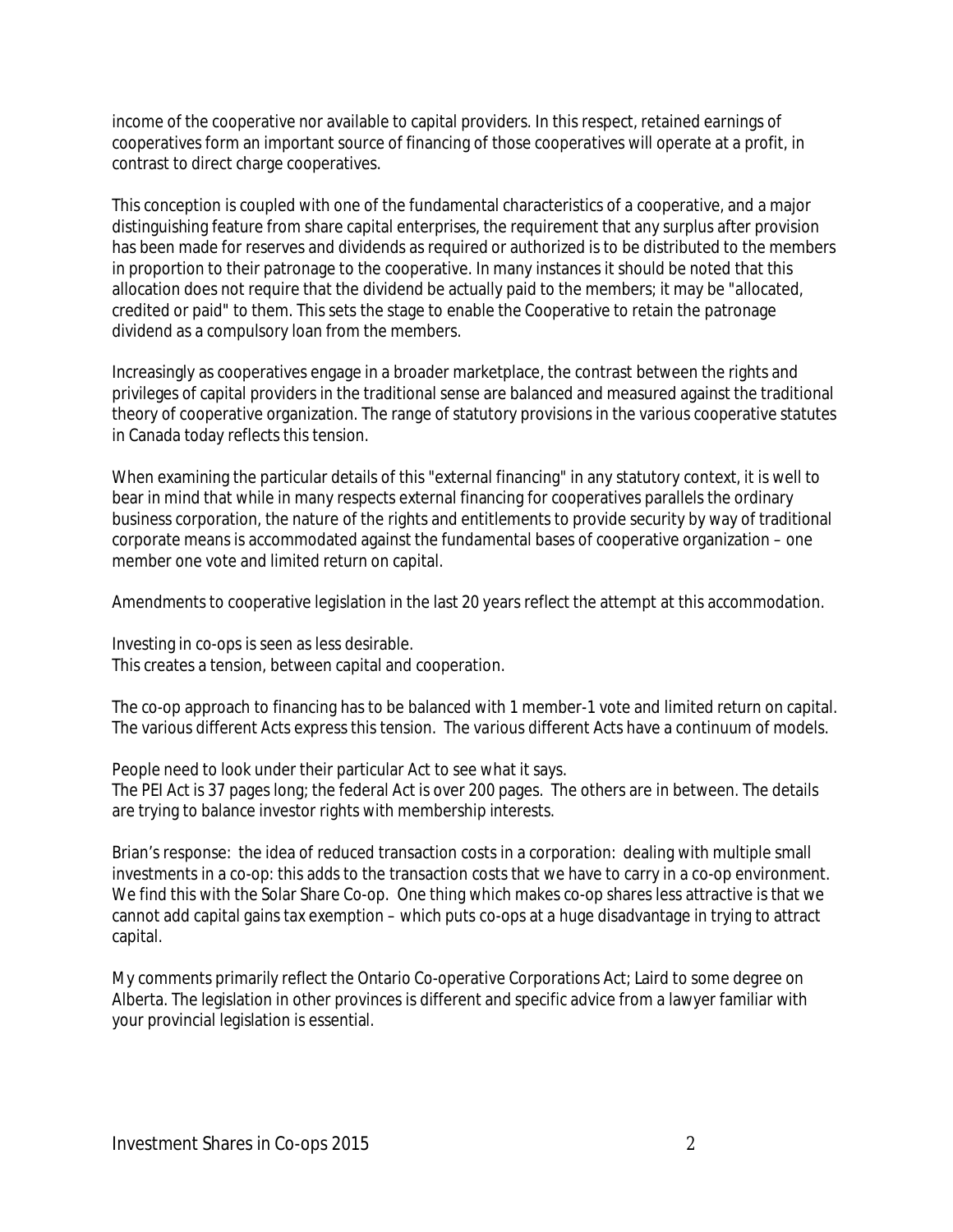## **1. What Are Shares?**

Only share capital co-ops have shares – non-profits (generally) do not.

"Share" suggests a share of the ownership of the business.

Traditional common shares in business corporations demonstrate that: if 100 common shares are issued, and you hold ten, on dissolution, you would be entitled to 10% of the net assets of the corporation.

# **2. Raising Capital**

Businesses, including co-operatives, obtain the capital they need by borrowing – issuing debt – or from investors – issuing shares.

Debt instruments, such as promissory notes, debentures, and bonds, pay interest and are repayable, normally on a specified date, or on demand. Once repaid, the creditor has no further interest in the corporation or its assets.

Shares, on the other hand, entitle the holder to dividends indefinitely, and to a share of the net assets of the corporation on dissolution.

However, debt instruments can be structured to look more like shares, and shares can be structured to look more like debt.

It all depends upon the rights and privileges that attach to the shares, as set out in the Articles.

## **3. Share Value**

In an ordinary business corporation, (at least in a publicly traded corporation) the share value is determined by the market value of the business, ultimately as reflected in the portion of the net assets of the corporation on dissolution to be paid to the shareholder.

As the fortunes of the business ebb and flow, and assuming there is a market for the shares, the share price fluctuates.

In co-operatives, at least in Ontario, the share value is, essentially, fixed at its par value, normally the price paid to purchase the share. There's certainly no market to determine any other value.

There has been a push to change from par values in Ont., but this has not been enacted. Having par value shares can be a challenge; can create a challenge to de-mutualize to distribute the net value of the business back to the members. This has been addressed in Ontario by sometimes allowing Articles of Amendment to increase the par value of membership share. The Co-operators has done this as well, to enable an increase in value over par for the new members; since then they've been willing to accept new members.

Investment Shares in Co-ops 2015 3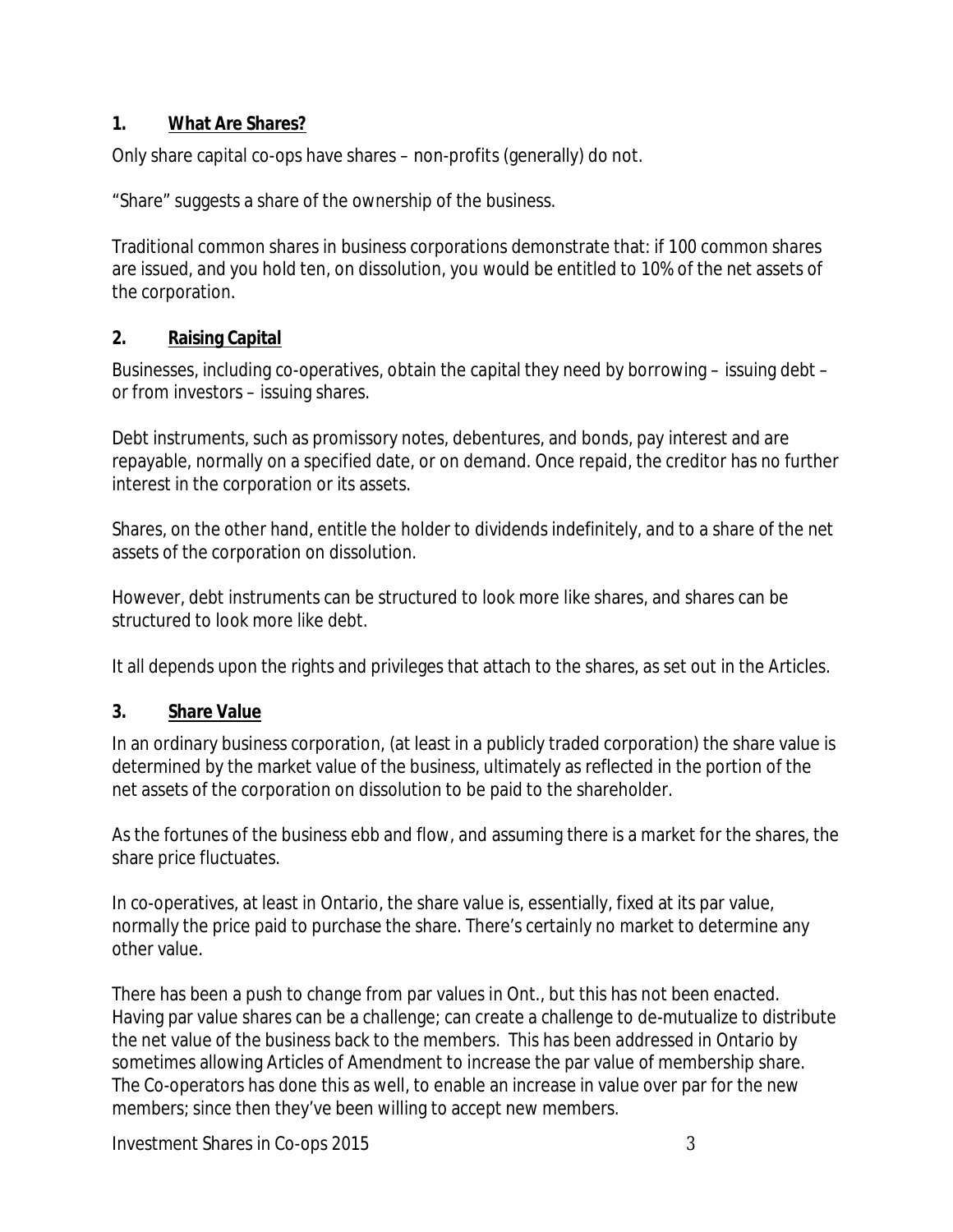### **6. Designing Co-operative Capital**

Co-ops generally have 2 classes of shares: membership shares & preference, or investment shares. Membership shares generally have a nominal value. Dividends on member shares are limited to bank prime + 2%. Some co-ops only have member shares. If you have preferred shares or investor shares, these are the ones designed for investment; to financially support the co-op.

Designing co-op capital is a bit of an art.

A co-operative's directors will have to decide what particular set of preferences, rights and privileges attached to preference shares will suffice to raise the required amount of capital.

It helps to already have some knowledge of what perspective members/investors are likely to find attractive.

It is certainly not easy to change what is on offer once marketing has begun (this requires going back to the original investors) – offering to sweeten a deal could see the offering oversubscribed, while too stingy an offering won't raise the money needed.

## **7. Preference Share Rights**

In a co-op, it is possible to have multiple classes of shares: in a WC, there is typically one class of investment shares for members & some for other investors. Outside investors normally have a preference over member preferred shares.

By the Ontario Act, membership shares may not have any preference, right, or other constraint save a restriction on their issue or transfer. Preference shares are required to have attached to them a preference or right over membership shares.

Here are some rights that can be attached to preference shares:

### **a. Preference on Dissolution**

After payment of all debts, payment of par value and any outstanding dividends before any distribution to holders of membership shares, or members

## **b. Payment of Dividends**

Dividends can be either

- i. a fixed percentage of par value often the case
- ii. tied to an outside rate, such as bank prime, or
- iii. payable in the discretion of the board of directors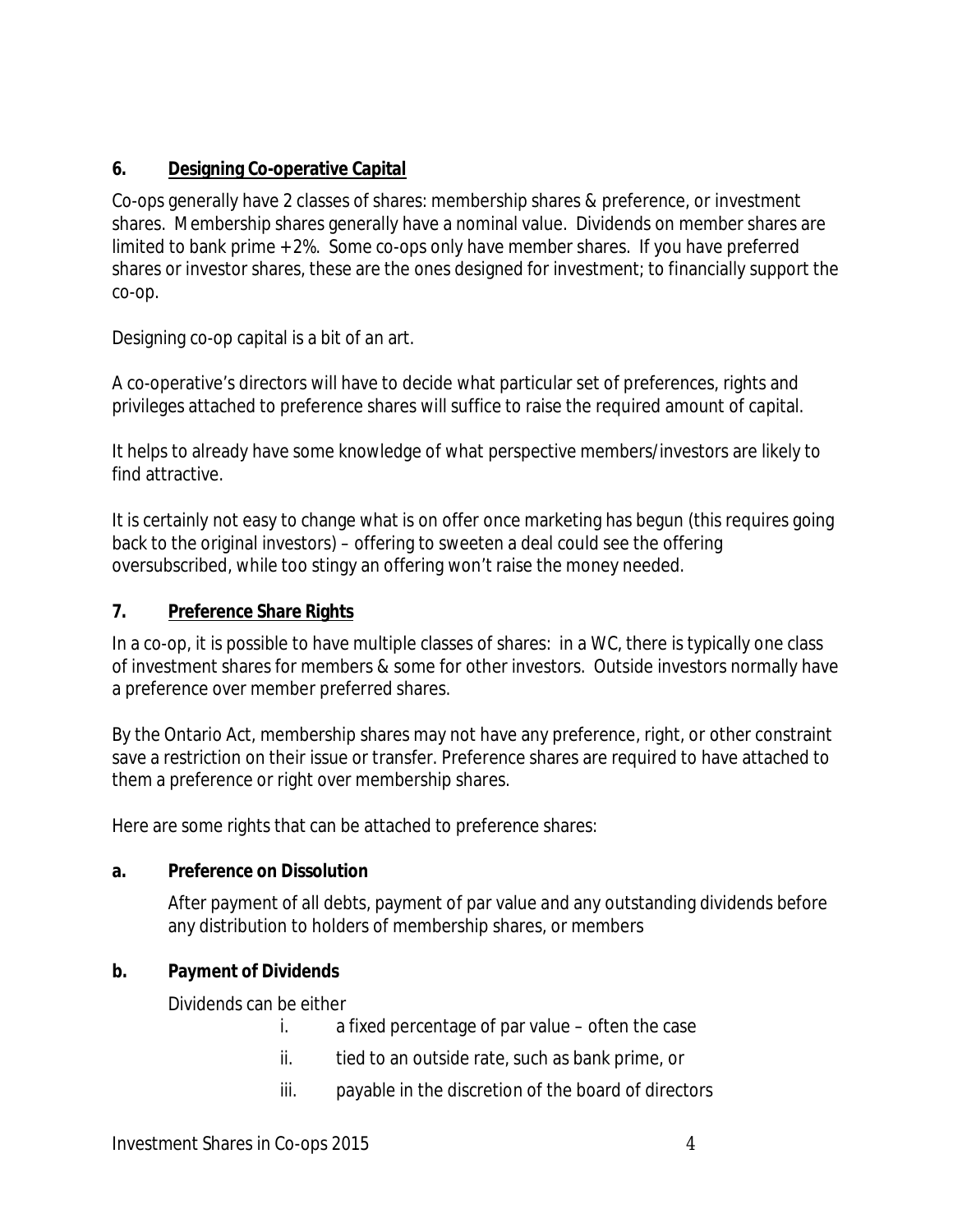Renewable energy cooperatives, which have no business with members, and new generation co-operatives, which are capital-intensive, will fix the amount of dividends to reflect the financial success of the co-operative in the previous year, instead of paying out surplus generated primarily by way of patronage dividends.

Investors will often be more attracted to a fixed percentage dividend if the right to a dividend is cumulative. As dividends are decided upon by the Board of Directors, it may decide that it is in the best interest of the co-operative to not pay the dividend. In that event, the right to a dividend for that year is extinguished unless it survives to be paid in the future, in priority to future dividend payments. That right is called a right to cumulative dividends

For cooperatives, the cumulative feature can be inhibiting: massive arrears of cumulative dividends make it impossible to attract new capital.

#### **c. Preference for Dividends**

The rights to a dividend to be declared and paid in preference to dividends on other shares

#### **d. Redemption**

The co-operative may want the right to decide to redeem preference shares without the consent of the preference shareholder. While the co-operative and a shareholder can always agree to a sale of a share back to the co-operative, the right of redemption permits the co-operative to acquire shares by simply tendering the par value, and any accumulated unpaid dividends, to the shareholder.

### **e. Variable Redemption Price**

The co-operative may want the right to redeem preference shares for the payment of less than par value, where the co-operative has suffered a loss. The formula for determining the reduced price to be paid is inserted in the share provisions in the Articles.

In Ontario, the Articles may contain the right to a premium to be paid on the purchase or redemption of shares to reflect the increased value of the co-operative's business. The amount of the premium is calculated according to a formula stated in the articles, and it may not exceed the greater of:

- 10% of the share's par value per annum compounded annually or
- The increase in the Consumer Price Index over the period that the share was outstanding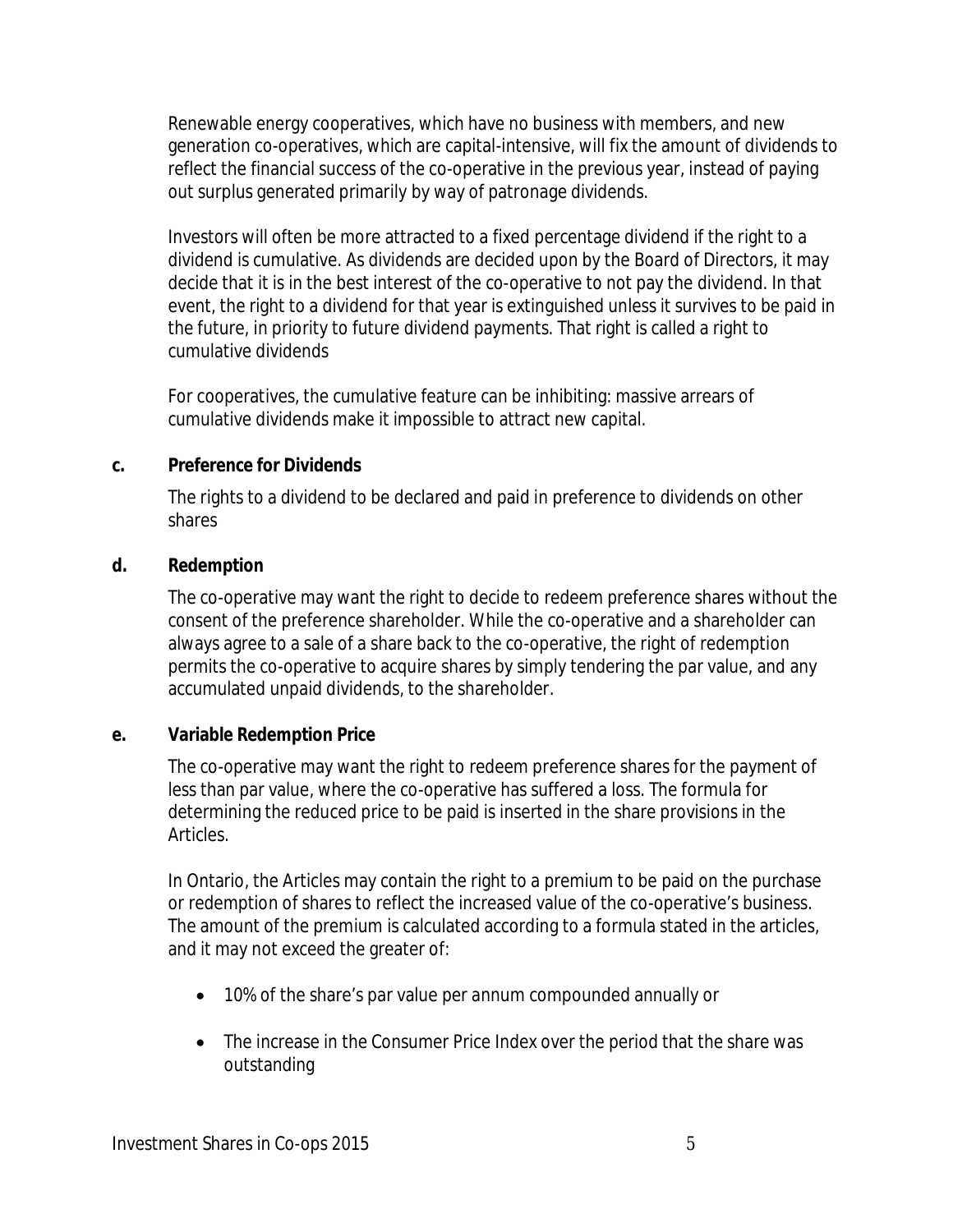(This provision has not been used very often.)

## **f. Retraction**

Conversely, the preference shareholder may wish to have the right to require the cooperative to redeem their shares on notice to the co-operative. This right is dangerous in that the retractable preference share will be treated as a liability, and not equity, for accounting purposes, making it harder to obtain bank financing.

## **g. Partial Redemption**

Where only part of the outstanding preference shares are to be redeemed, the shares to be acquired shall be selected, in Ontario,

- $\bullet$  By lot,
- In proportion to the number of shares of that class held by each preference shareholder
- As determined by the Board of Directors, provided the selection has been consented to in writing by all the holders of those preference shares or 95% of the holders holding at least 95% of the issued shares of that class, or
- If issued in series, by date of issuance, within the series, from the earliest date to the latest

## **h. Prescribed Shares**

In Ontario, the usual obligation on a co-operative to purchase all the outstanding shares held by a person who ceases to be a co-operative member has an exception for "prescribed shares". The Regulations under the Ontario Act define prescribed shares as "preference shares that provide that the co-operative is not obliged to redeem the shares".

In other words, there is a statutory right of retraction when one ceases to be a member of an Ontario co-operative, unless the shares are prescribed shares. This provides greater assurance that preference shares will be treated as equity for accounting purposes.

## **i. RRSP-Eligible Shares**

Specified co-operative corporations are defined in the Income Tax Act to include cooperatives which market their members' natural products (and process them incidentally to, or in connection with, the marketing of those products), which purchase supplies, equipment or household necessaries for or to be sold to its members or customers or which perform services for its members or customers, hold out the prospect of patronage dividends, permit each member to exercise only one vote, and have, as members at least 90% who are

• individuals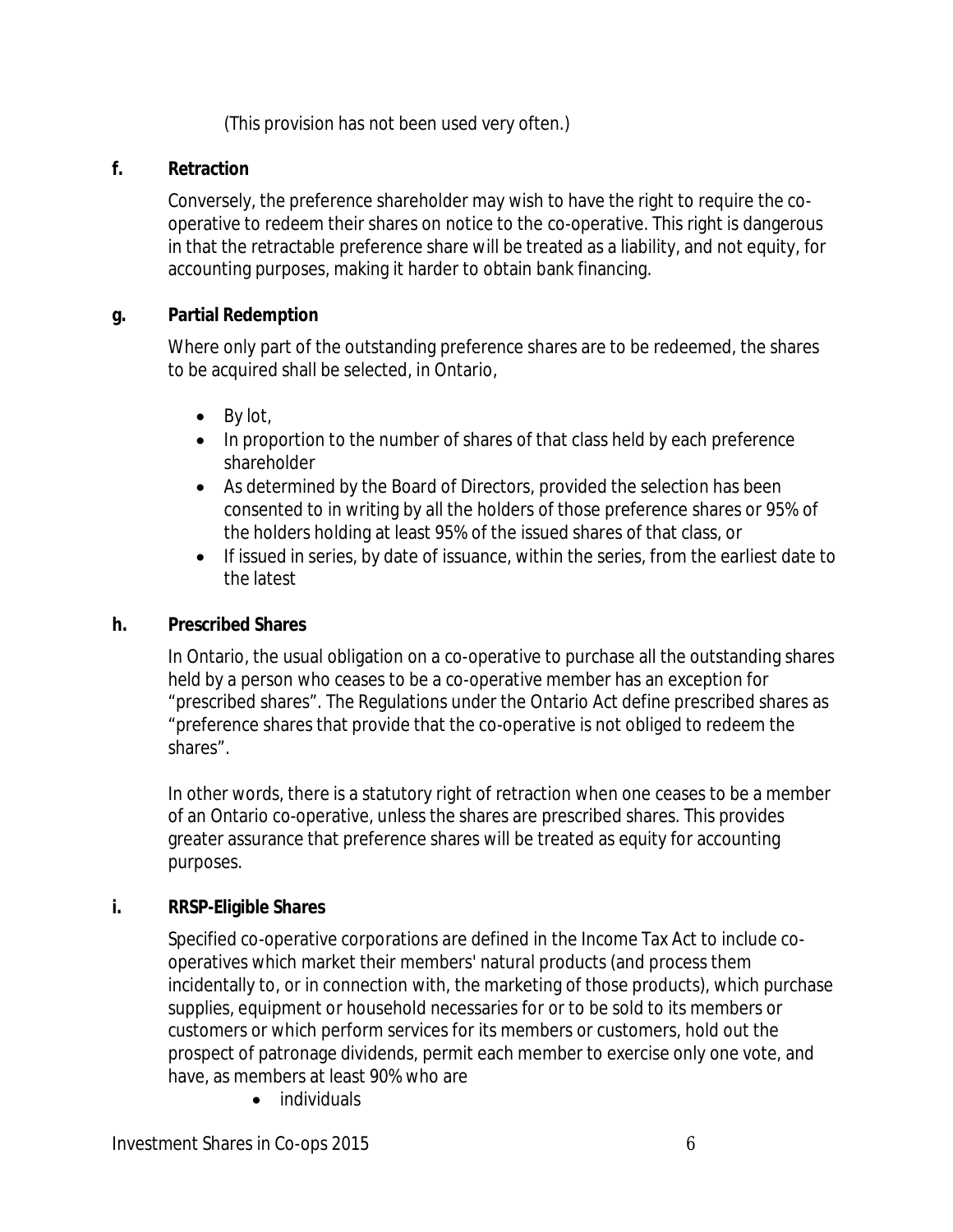- other co-operative corporations, or
- other corporations or partnerships that carry on the business of farming.

Qualifying shares in such co-operatives are eligible for RRSPs.

What are "qualifying" shares? Ownership of these shares

- can't be required as a condition of membership, and
- patronage dividends can't be paid by the co-operative to the holder of such shares in respect of consumer goods or services.

Lastly, the shareholder of such shares can't be a "connected" shareholder - that is defined, essentially, as someone who owns 10% or more of any class of outstanding shares of the co-operative. This makes it challenging for small co-ops to use RRSPs.

#### **j. Series within a Class**

It is cumbersome, when the need for additional capital arises, to call and hold the members' meeting to approve the creation of a new class of shares. Business corporations avoid that by empowering the directors to create a new series of shares within a class, without seeking the approval of shareholders.

In Ontario, the Act was amended in 2004 to allow the Board of Directors of the cooperative to create a series of shares, if the articles authorize them to do so. However, all the shares in any series of a class must have the same priority in respect of dividends and return of capital in the event of dissolution as any other shares in that class.

### **k. Approval of Changes to Rights**

The Ontario Act prohibits any amendment to the Articles to delete or vary a preference attaching to preference shares without the approval of at least two thirds of the votes cast at a meeting of the shareholders.

Brian Iler May, 2015 O:\Investment Shares in Co-ops 2015.docx

Laird: the summary of crafting investment shares which Brian has laid out is a very good checklist of the kinds of things which people need to bear in mind. One issue is the degree to which the Act tries to anticipate the uncertainties.

The Act may allow issuing investment shares. One thing which the Alberta Act notes, contrary to Ontario, is that investment shares are non-par value shares – so the question is always: how to calculate the share value? It's on a break-up basis. This puts into tension the member rights against investor rights. There are different nuances across the different provinces.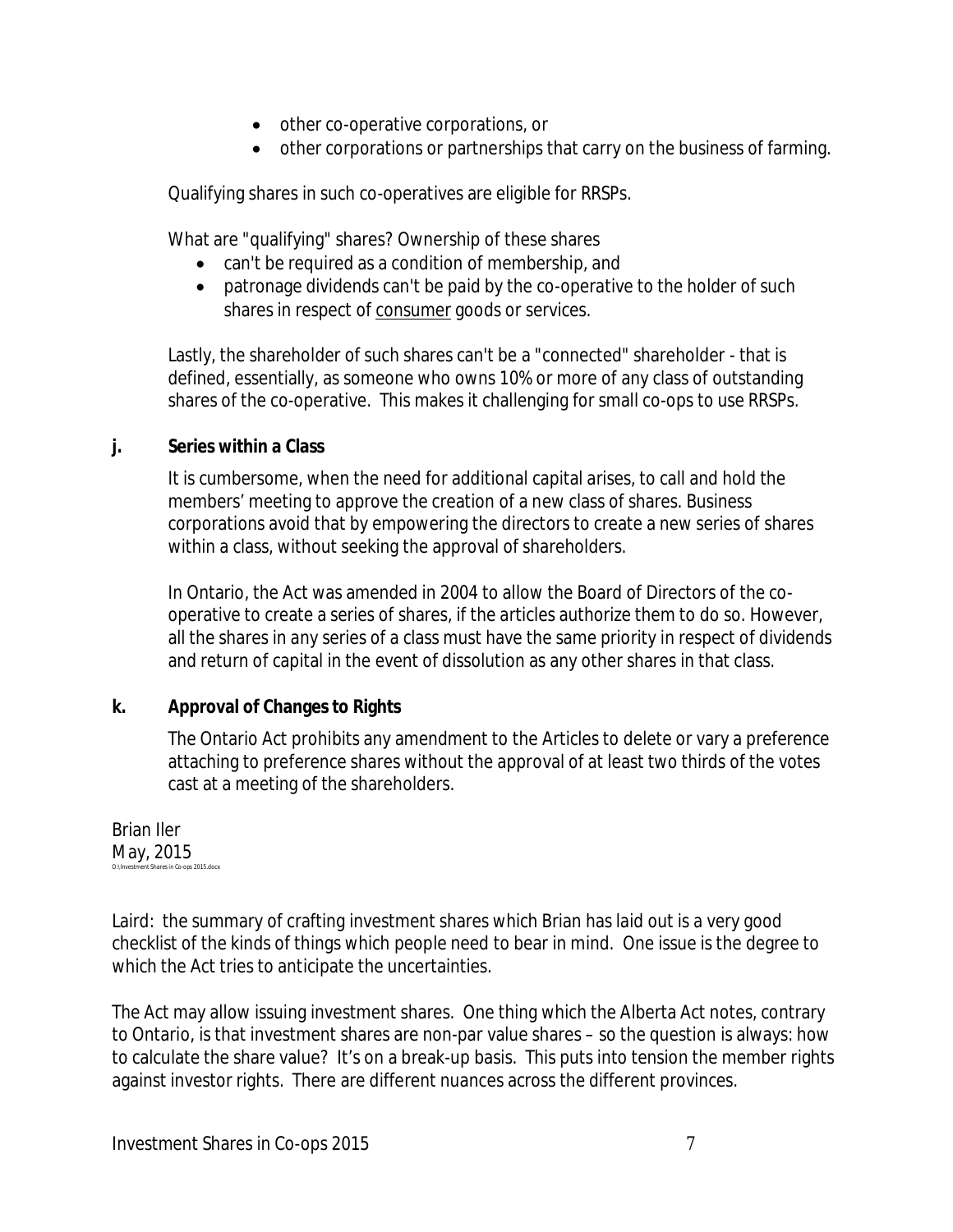It's a good idea to use Brian's checklist, then look in one's own Act.

BI: share valuation: this is agreed to in business corporations in a shareholders' agreement. But to suggest this in a co-op can be a very daunting expense for co-ops.

LH: so depending on the scale of the arrangement, the Alberta Act also provides for unanimous shareholders' agreements. All of what's available in a business corporation applies in the Alberta legislation. My point is that as the Acts have evolved, they've gotten more into the detail which is quite common. Lawyers tend to pay attention more to business corporations approaches, as that is what they know.

BI: then co-ops tend to become less distinguishable from business corporations. Co-ops can lose their fundamental value – e.g., in the Canada Act & the Alberta act, where the pressure from capital is to provide payments. There can be a reason for investors to vote in an election for directors by reason of a certain event – or a certain percentage of directors. When all the different rights are added up, the tendency of the enterprise shifts to being more like a business corporation. So one has to be careful in a co-op, in crafting the terms and rights.

## Discussion:

Q: If you don't have member shares (only member fees), can you issue investor shares? A coop I'm working with wants to have non-profit status (without member shares), but have investor shares. I can't find a restriction on this.

A-BI: in Ont., you make that decision upon incorporating.

A-LH: Sec. 108 (1) on investment shares addresses this. The Act's must determine if investment shares can be issued to non-members. Can you have a non-profit with shares? Then can you have investments? The issue would really be an income tax issue; could you have an Income Tax exemption? BI: if you are paying dividends not pegged to profits, it should be acceptable. Likely it's possible in Alberta, but not in Ontario.

# Q: re: paying dividends:

- 1) Can a co-op pay dividends if it's in a deficit position on its balance sheet? BI: In Ont., one can pay a dividend as long as the co-op isn't (or wouldn't become) insolvent. Likely it would present a problem.
- 2) For a worker co-op, under the federal Act you're required to distribute 50% of all profits to members as patronage; could this be in conflict with paying to investors?

LH: One could put a limitation in the investment shares – but this would reduce the attraction of the shares.

Q: What about compulsory loans? I had never understood that loans could be compulsory and members could have the option of choosing that.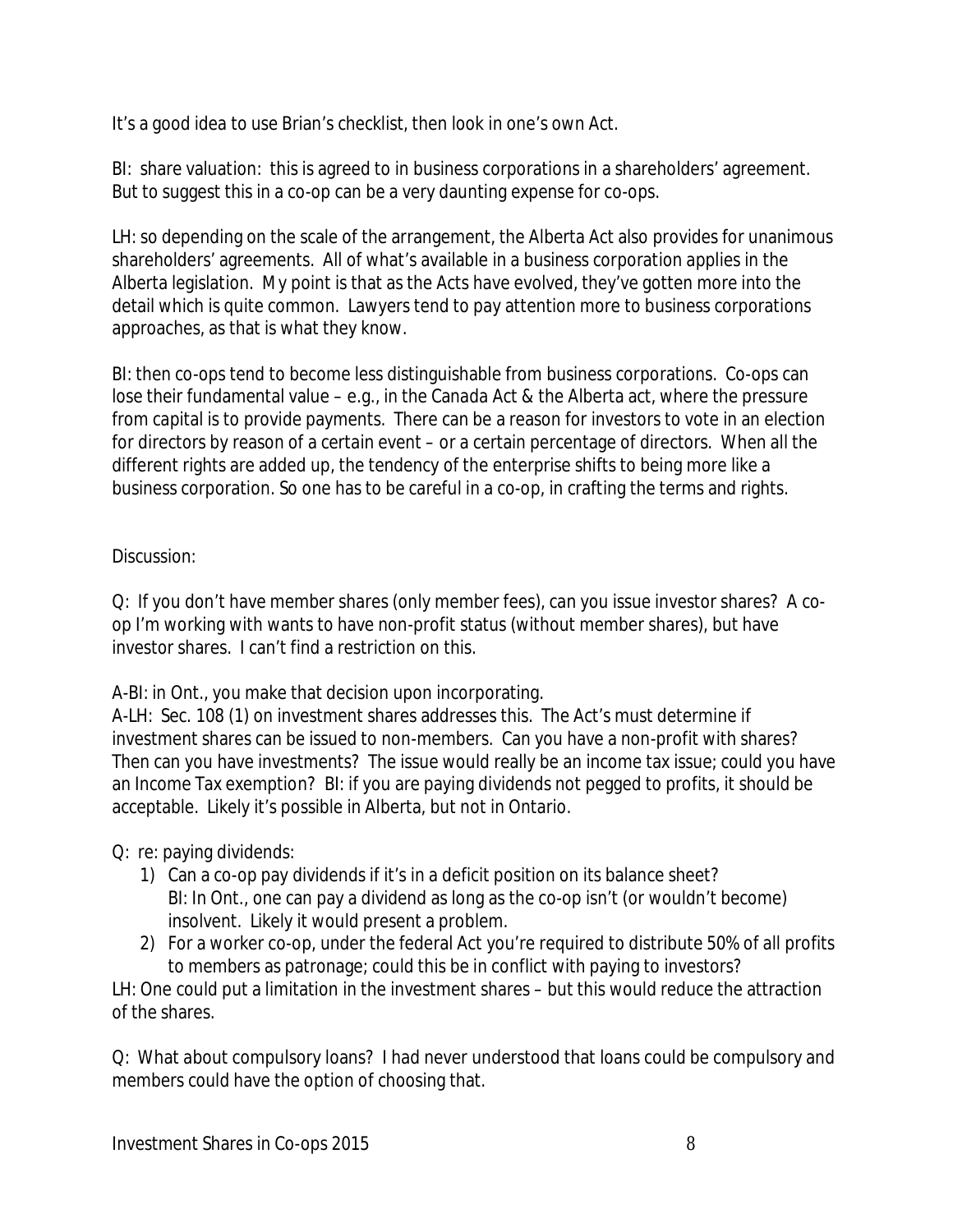LH: it depends on the Act and whether it's been made a term of the Articles. If it's not made compulsory in the Articles, then it's a choice.

BI: In Ont., the Act does envision partial share dividends, partial cash dividends, which is the norm. It anticipates dividends being paid in cash or shares, so one could anticipate a member loan in part payment of a dividend.

Q: a patronage dividend based on time worked is equivalent to a bonus, correct? BI: CRA believes that a patronage dividend in a worker co-op is compensation for employment.

Q: Could a worker bonus be placed into a compulsory loan? A: Likely no. One would have to look at the member agreement and the Employment Standards legislation in the province.

Q: Re: absence of capital gains for investment shares: There are some specific Q's:

- 1) if a co-op is dissolved, my understanding is that any surplus is paid to members on a prorata basis, as a dividend? BI: no, this would be distribution of net surplus to members in accordance with the Act, the articles and by-laws.
- 2) If so, is that eligible for a dividend tax credit?
- BI: don't know.

A: Is an increase in par value a capital gain?

BI: yes.

LH: from a tax point of view, we don't know how that top-up amount would be treated.

Q: in order to issue investment shares, are investors seeking voting rights? LH: it depends whether they're members, under securities legislation. The more traditional investors want every kind of security they can obtain. Depending on the legislation, can you give them these rights? In some Acts, no.

BI: sometimes one does a work-around. A single investor may provide a large amount of capital; one can give them rights to that security but one needs to be comfortable that there are not too many rights attached to investor shares. In Alberta it is possible to have voting rights for investors, but not in Ontario.

BI: It`s possible to have a certain percentage of directors who are investors. One could create a separate class of membership which has such rights.

Q : 1) to clarify: the distinction between classes & series:

Is it that every class has exactly the same rights? One could issue a different series in at different times and they could be redeemed in sequence. Could one have a different series in which each investor would have the same class but a different series of shares? So, the first investor would have first rights of redemption?

BI: Yes. Can have a series selling to only 1 shareholder. They can have different rates of return; this creates series that accommodates itself more to the market. What has to be maintained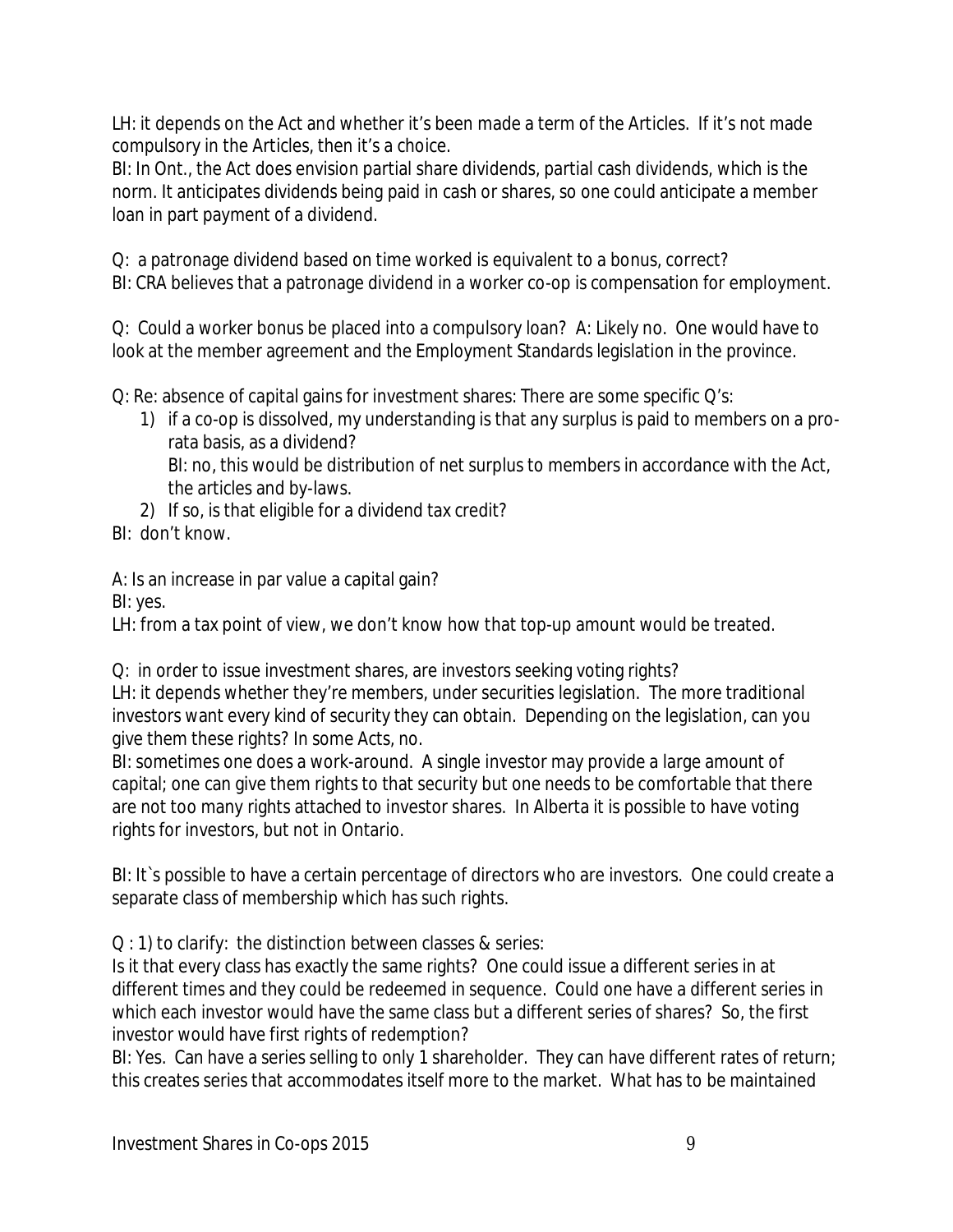across the series: priority in response to dividends, and return on capital in the event of dissolution, equally.

2) What is the scope we need to worry about with security legislation in issuing preferred shares to 10-15 people?

BI: securities are provincially regulated. In Ontario, there is a clear exception for any issue under 35 people, or under \$200K, or less than \$1,000 /member/ year. But there is no longer an exemption for dealer registration. Q: Does it matter if they live in Ontario? BI: Yes. If talking about more than one province, one needs to be very careful. Some co-ops got multijurisdiction exemption. The Lamb Producers Co-op in Saskatchewan & Ontario got a good exemption; as did Growmark. One needs to be careful outside of one's own jurisdiction. If federally incorporated, you have extra provincial registration in the provinces where you carry on business, then you are caught by the provincial legislation. Even if you don't register – you still are caught. Part of the answer is that the exemption for non-profits / those with benevolent purposes seeking to sell bonds, they will be exempt as long as commissions aren't paid, it's structured as a non-profit and has benevolent purposes. This can be used across the country for non-profit coops.

LH: Because we don't have a national security framework, the provincial registers have been willing to accept what has been decided in one province. The issue becomes if you have bad facts you could get a bad results. People should seek especially good examples.

Q: Health co-ops provide services on a non-profit basis. For services under provincial regulation, we cannot charge. For outreach services, we can charge & cover the services well. I am seeking genius ideas for how to raise funds (loans, investments, etc ) for services for which we cannot charge due to the Canada Health Act.

BI: as long as the investment is not required to get services, it should be possible to legally seek investments.

Q: the issue is that no one wants to invest. BI: If seeking donations, you need a charitable arm. If seeking capital, one needs to pay a return on it. VH: we do have a charitable arm, & we can use it for community outreach. BI: it should be possible to generate enough from the charges paid by the provinces? VH: the issue is not having a full roster of physicians; linked to not having enough foreign trained physicians certified.

BI the broader issue is whether or not there is a strong financial business.

Q: I hear that it's impossible to design a co-op share which can attract capital gains tax exemption. This puts us on a very unlevel playing field; we have the transaction cost for many small investors. Correct?

BI: subject to the premium in Ontario, that's right. Comment from questioner: CRA defines this as a deemed dividend, not a capital gain.

Investment Shares in Co-ops 2015 10